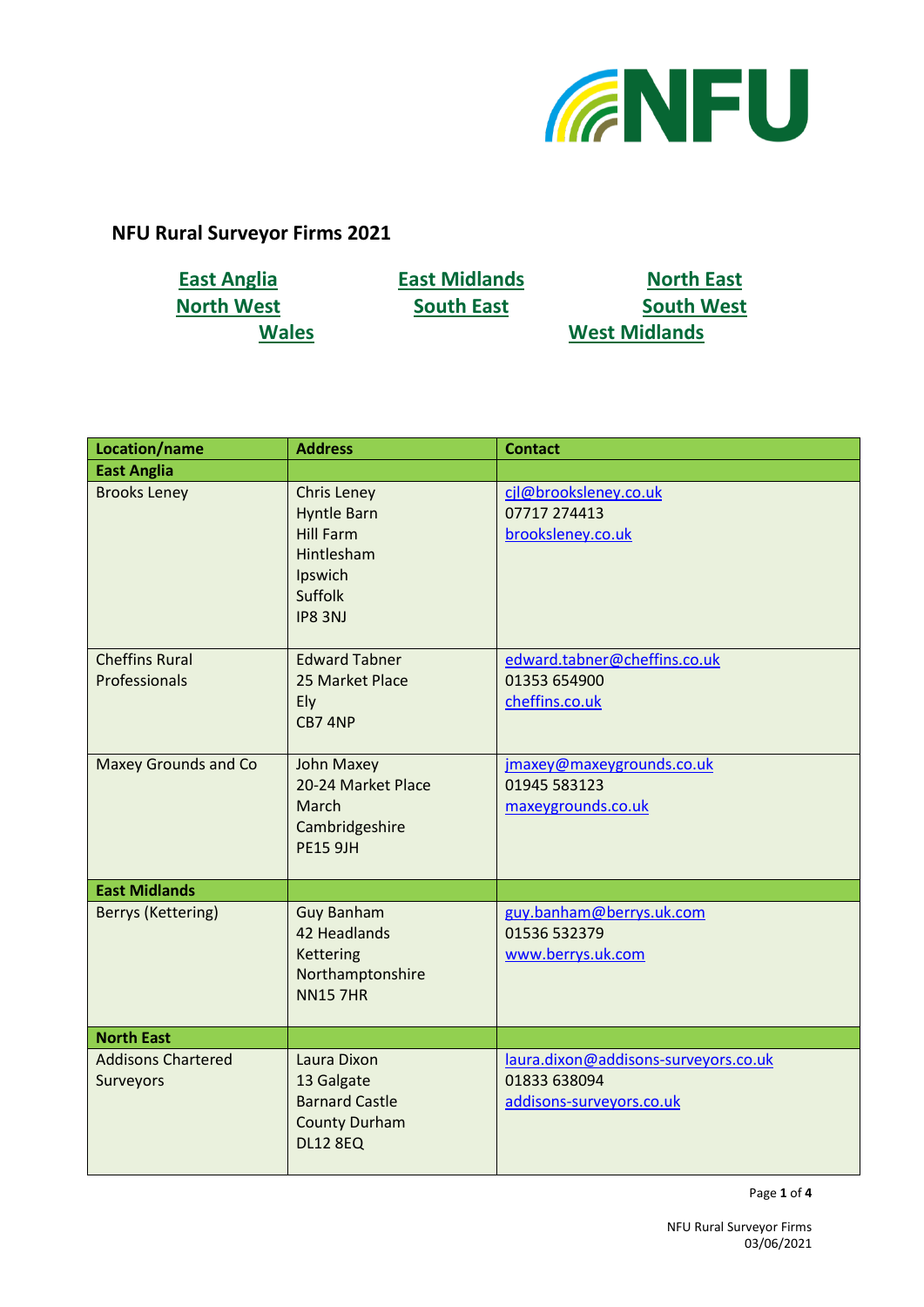

<span id="page-1-2"></span><span id="page-1-1"></span><span id="page-1-0"></span>

| Dee Atkinson & Harrison<br>Lister Haigh | Sam Mellor<br>The Exchange<br><b>Exchange Street</b><br><b>Driffield</b><br><b>East Yorkshire</b><br><b>YO25 6LD</b><br>Will Foyle | sam.mellor@dee-atkinson-harrison.co.uk<br>01377 253151<br>dee-atkinson-harrison.co.uk<br>willfoyle@listerhaigh.co.uk |
|-----------------------------------------|------------------------------------------------------------------------------------------------------------------------------------|----------------------------------------------------------------------------------------------------------------------|
|                                         | 106 High Street<br>Knaresborough<br>North Yorkshire<br>HG5 0HN                                                                     | 01423 860322<br>listerhaigh.co.uk                                                                                    |
| <b>Stephensons Rural</b>                | <b>Stewart Hamilton</b><br><b>Stephensons Rural</b><br><b>York Auction Centre</b><br>Murton<br>York<br><b>YO19 5GF</b>             | s.hamilton@stephenson.co.uk<br>01904 489731<br>stephenson.co.uk                                                      |
| <b>North West</b>                       |                                                                                                                                    |                                                                                                                      |
| <b>Frank Marshall</b><br>(Garswood)     | Paul Johnson<br>121 Billinge Road<br>Garswood<br>Ashton-in-Makerfield<br>WN4 0XD                                                   | paul.johnson@frankmarshall.uk.com<br>01744 893371<br>frankmarshall.uk.com                                            |
| <b>WBW Surveyors</b>                    | Adam Winthrop<br><b>Skipton Auction Mart</b><br><b>Gargrave Road</b><br>Skipton<br><b>BD23 1UD</b>                                 | adam@wbwsurveyors.co.uk<br>01756 692900<br>wbwsurveyors.co.uk                                                        |
| Davidson and Robertson                  | <b>Chris Edmunds</b><br>Suite 7M<br><b>Lakeland Business Park</b><br>Cockermouth<br><b>CA13 0QT</b>                                | NFURuralSurveyor@drrural.co.uk<br>01900 268 633<br>www.drrural.co.uk                                                 |
| <b>South East</b>                       |                                                                                                                                    |                                                                                                                      |
| <b>Batcheller Monkhouse</b>             | Leo Hickish<br>1 London Road<br><b>Tunbridge Wells</b><br>Kent<br><b>TN1 1DH</b>                                                   | I.hickish@batchellermonkhouse.com<br>01892 509281<br>www.batchellermonkhouse.com                                     |
| <b>South West</b>                       |                                                                                                                                    |                                                                                                                      |
| <b>Greenslade Taylor Hunt</b>           | <b>Graeme Biffen</b><br>5 Fore Street                                                                                              | graeme.biffen@gth.net<br>01884 243000                                                                                |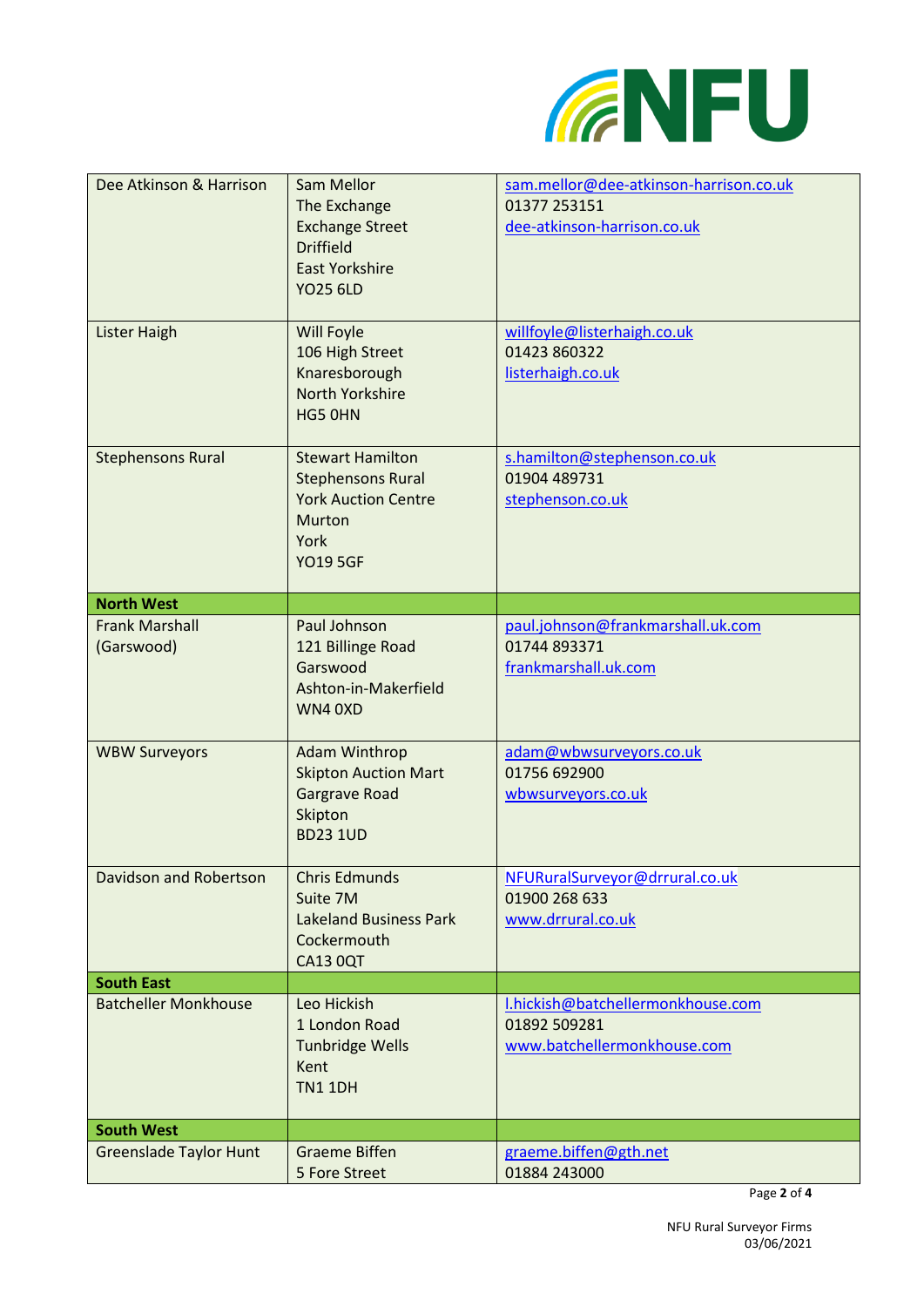

<span id="page-2-0"></span>

|                                        | Tiverton<br>Devon<br><b>EX16 6LN</b>                                                                                      | gth.net                                                                        |
|----------------------------------------|---------------------------------------------------------------------------------------------------------------------------|--------------------------------------------------------------------------------|
| Symonds & Sampson                      | <b>Richard Miller</b><br>30 High West Street<br>Dorchester<br><b>Dorset</b><br><b>DT1 1UP</b>                             | rmiller@symondsandsampson.co.uk<br>01305 236574<br>www.symondsandsampson.co.uk |
| <b>Stags</b>                           | <b>Alex Rew</b><br>19 Bampton Street<br>Tiverton<br>Devon<br><b>EX16 6AA</b>                                              | a.rew@stags.co.uk<br>01884 235 701<br>www.stags.co.uk/branches/tiverton        |
| <b>Wales</b>                           |                                                                                                                           |                                                                                |
| <b>Farmers Marts (RG Jones)</b><br>Ltd | <b>Rhys Davis</b><br><b>Llys Meirion</b><br>Dolgellau<br>Gwynedd<br><b>LL40 1AB</b>                                       | rhys@farmersmarts.co.uk<br>01341 422334<br>www.farmersmarts.co.uk/About        |
| <b>Rees Richards &amp; Partners</b>    | <b>Matthew Lloyd</b><br><b>Druslyn House</b><br>De la Beche Street<br>Swansea<br>SA1 3HH                                  | matthew@reesrichards.co.uk<br>01792 650705<br>https://reesrichards.co.uk       |
| <b>Edward H Perkins</b>                | <b>Kathryn Perkins</b><br>St. John House<br><b>Salutation Square</b><br>Haverfordwest<br>Pembrokeshire<br><b>SA61 2LG</b> | mail@edwardperkins.co.uk<br>01437 760730<br>www.edwardperkins.co.uk            |
| <b>Powells</b>                         | <b>David Powell</b><br><b>Singleton Court Business</b><br>Park<br><b>Wonastow Road</b><br>Monmouth<br><b>NP25 5JA</b>     | david.powell@powellsrural.co.uk<br>01600 714140<br>www.powellsrural.co.uk      |
| <b>West Mids</b>                       |                                                                                                                           |                                                                                |
| Roger Parry & Partners                 | <b>Richard Corbett</b>                                                                                                    | richard@rogerparry.net                                                         |

<span id="page-2-1"></span>Page **3** of **4**